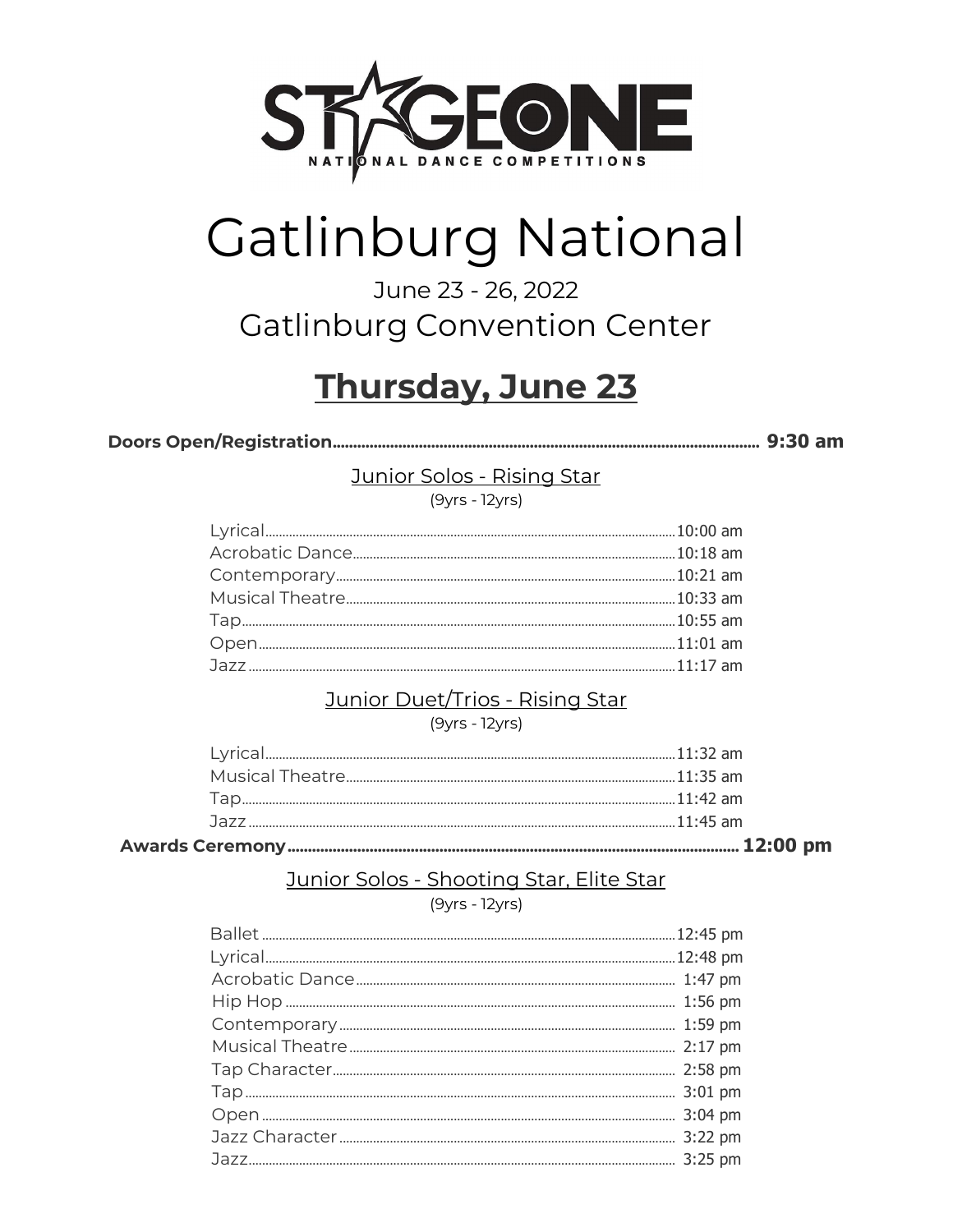#### Junior Duet/Trios - Shooting Star, Elite Star

 $(9yrs - 12yrs)$ 

| *Announcement of Junior Solo Shootout Challenge* |  |  |  |
|--------------------------------------------------|--|--|--|
|                                                  |  |  |  |
|                                                  |  |  |  |
|                                                  |  |  |  |
|                                                  |  |  |  |
|                                                  |  |  |  |
|                                                  |  |  |  |
|                                                  |  |  |  |
|                                                  |  |  |  |

# Friday, June 24

Petite Solos

 $(3yrs - 8yrs)$ 

#### Petite Duet/Trios

 $(3yrs - 8yrs)$ 

| $\mathbf{r} = \mathbf{r} + \mathbf{r} + \mathbf{r} + \mathbf{r} + \mathbf{r} + \mathbf{r} + \mathbf{r} + \mathbf{r} + \mathbf{r} + \mathbf{r} + \mathbf{r} + \mathbf{r} + \mathbf{r} + \mathbf{r} + \mathbf{r} + \mathbf{r} + \mathbf{r} + \mathbf{r} + \mathbf{r} + \mathbf{r} + \mathbf{r} + \mathbf{r} + \mathbf{r} + \mathbf{r} + \mathbf{r} + \mathbf{r} + \mathbf{r} + \mathbf{r} + \mathbf{r} + \mathbf{r} + \mathbf$ |  |
|------------------------------------------------------------------------------------------------------------------------------------------------------------------------------------------------------------------------------------------------------------------------------------------------------------------------------------------------------------------------------------------------------------------------------|--|
|                                                                                                                                                                                                                                                                                                                                                                                                                              |  |
|                                                                                                                                                                                                                                                                                                                                                                                                                              |  |
|                                                                                                                                                                                                                                                                                                                                                                                                                              |  |
|                                                                                                                                                                                                                                                                                                                                                                                                                              |  |
|                                                                                                                                                                                                                                                                                                                                                                                                                              |  |
|                                                                                                                                                                                                                                                                                                                                                                                                                              |  |

#### \*Announcement of Petite Solo Shootout Challenge\*

#### **Teen Solos**

(13yrs - 15yrs)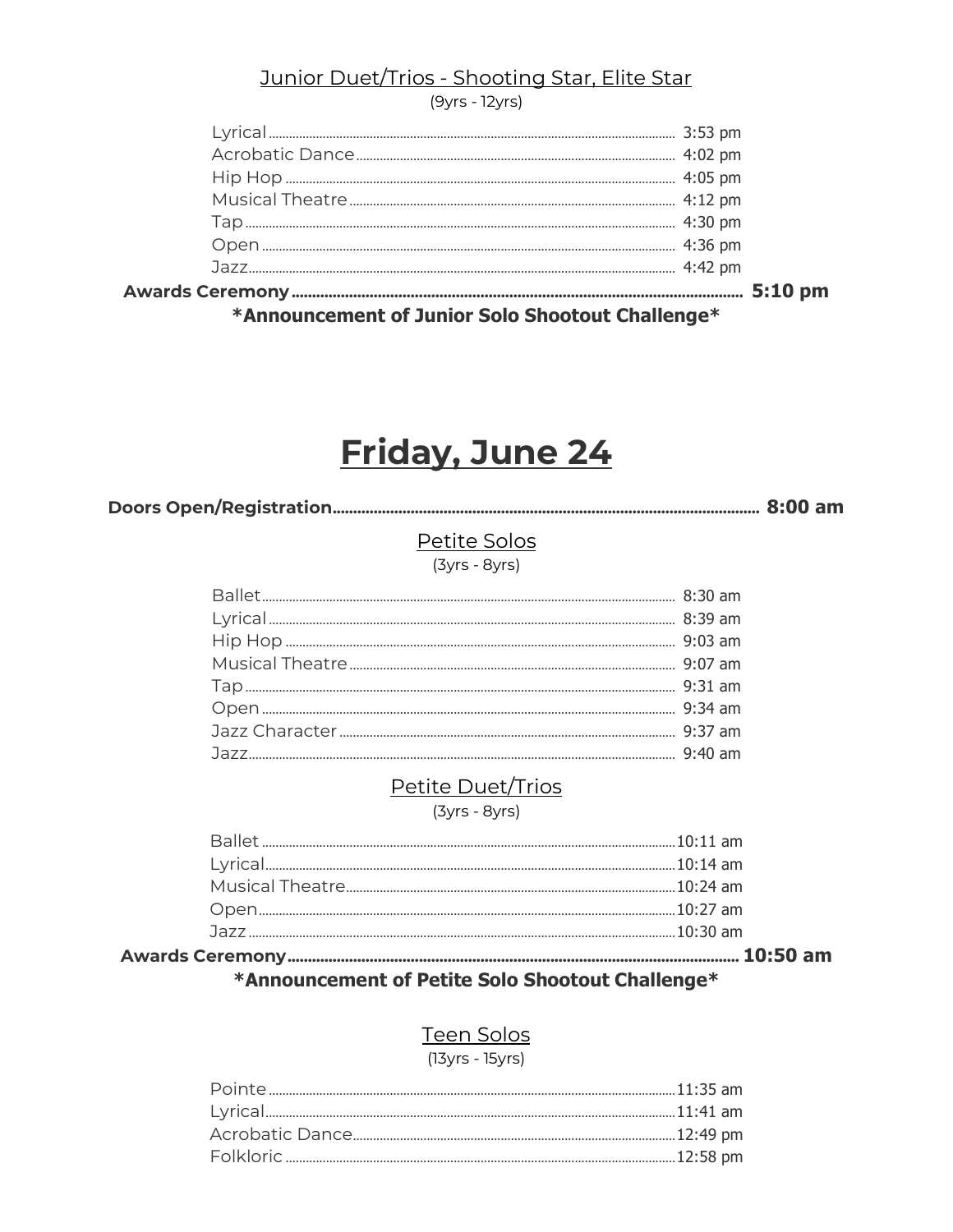#### Teen Duet/Trios

 $(13yrs - 15yrs)$ 

### \*Announcement of Teen Solo Shootout Challenge\*

#### Senior Solos

(16yrs - 19yrs)

#### Senior, Adult Duet/Trios

(16yrs - 100yrs)

| the contract of the contract of the contract of the contract of the contract of the contract of the contract of |  |
|-----------------------------------------------------------------------------------------------------------------|--|
|                                                                                                                 |  |
|                                                                                                                 |  |
|                                                                                                                 |  |
|                                                                                                                 |  |
|                                                                                                                 |  |
|                                                                                                                 |  |
|                                                                                                                 |  |

\*Announcement of Senior Solo Shootout Challenge\*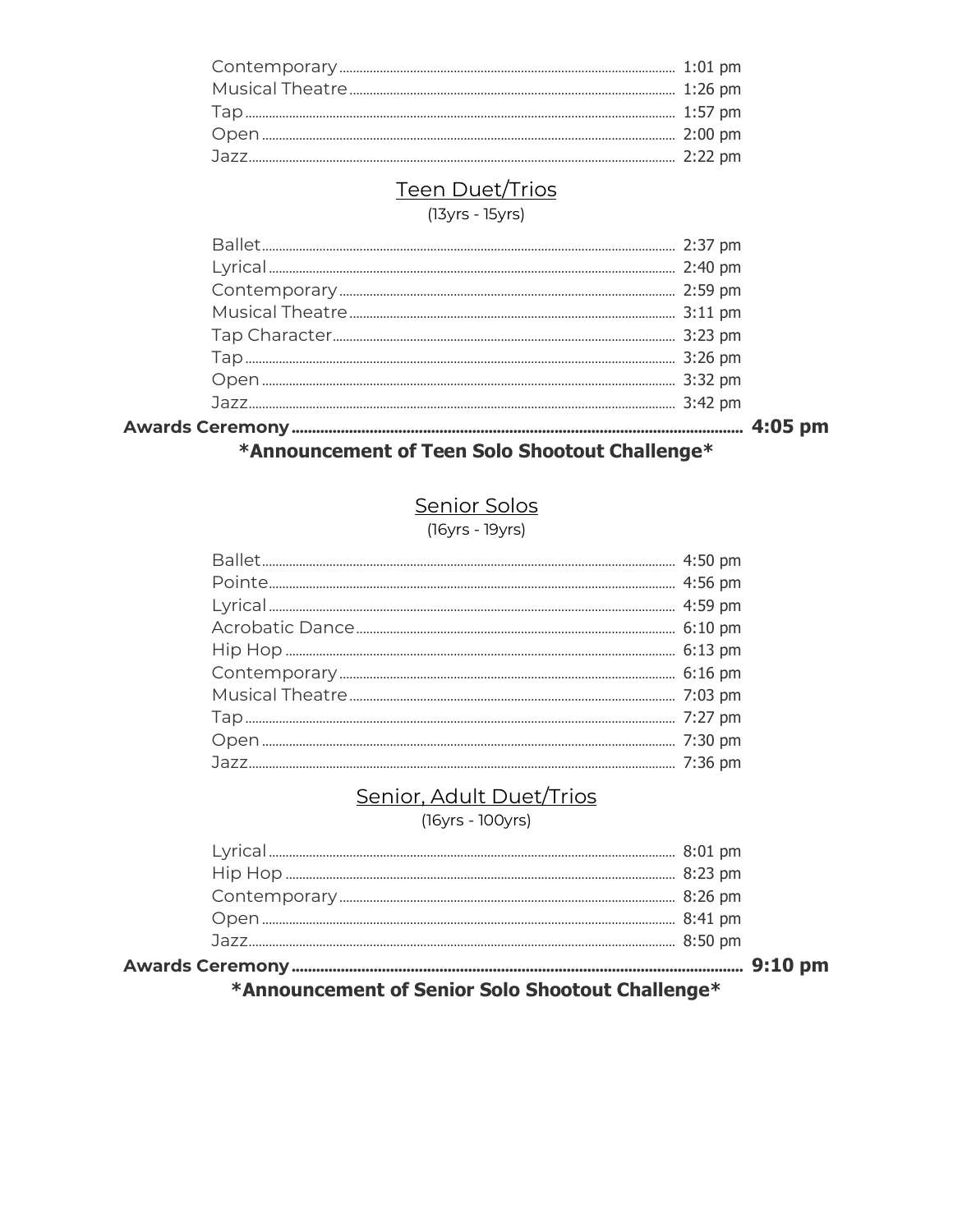### **Saturday, June 25**

#### 

#### Petite Small Groups

(3yrs - 8yrs)

#### Petite Large Groups

 $(3yrs - 8yrs)$ 

#### Petite Lines

 $(3vrs - 8vrs)$ 

#### \*Announcement of Petite Group Shootout Challenge\*

#### **Junior Small Groups**

 $(9yrs - 12yrs)$ 

#### Junior Large Groups

 $(9yrs - 12yrs)$ 

#### Junior Productions

 $(9yrs - 12yrs)$ 

\*Announcement of Junior Group Shootout Challenge\*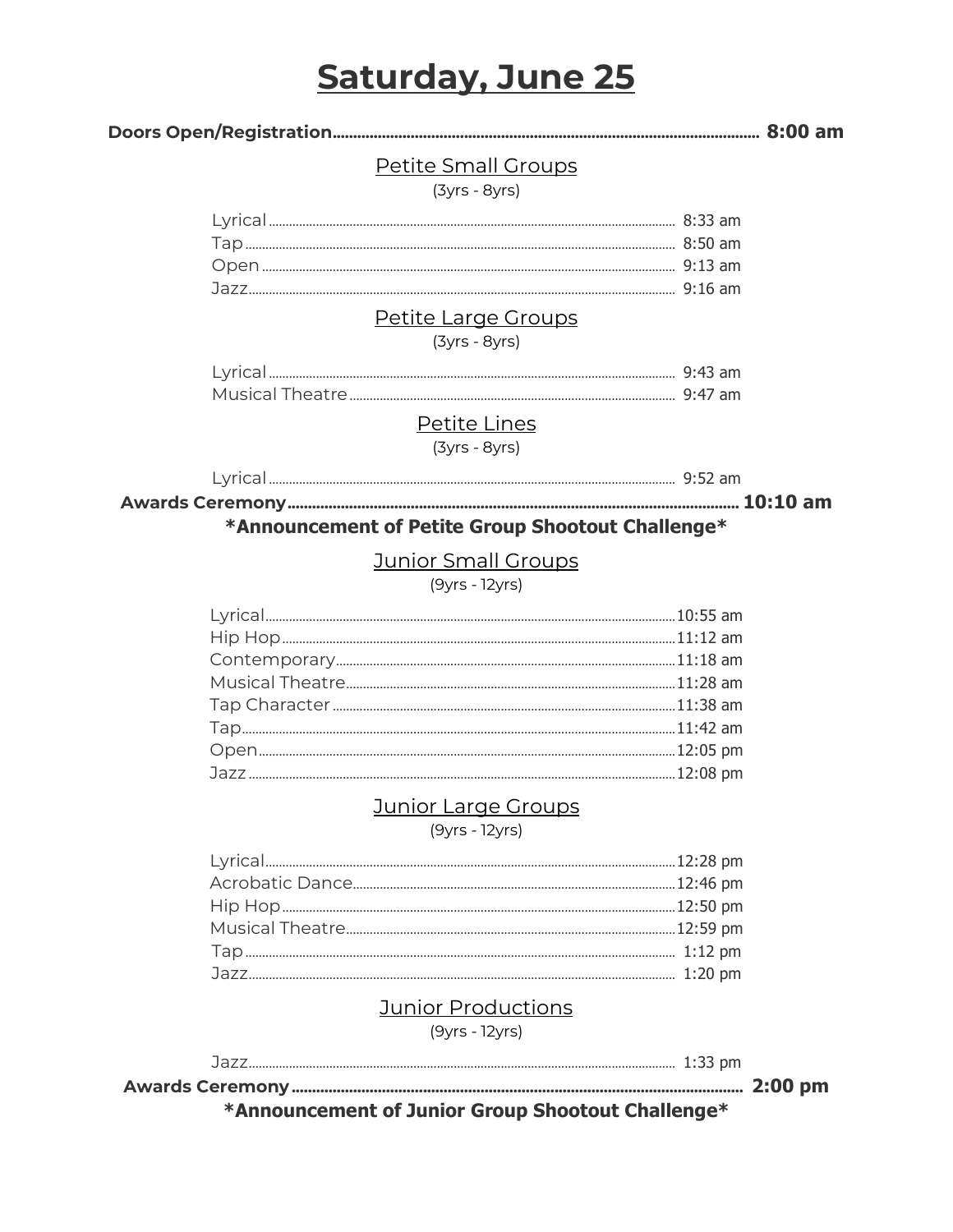### Teen, Senior Small Groups

(13yrs - 19yrs)

|  | $4:25$ pm |
|--|-----------|
|  |           |
|  |           |
|  |           |
|  |           |
|  |           |
|  |           |

# <u>Solo Shootout Challenge</u>

## **Sunday, June 26**

Teen, Senior, Adult Large Groups

 $(13yrs - 100yrs)$